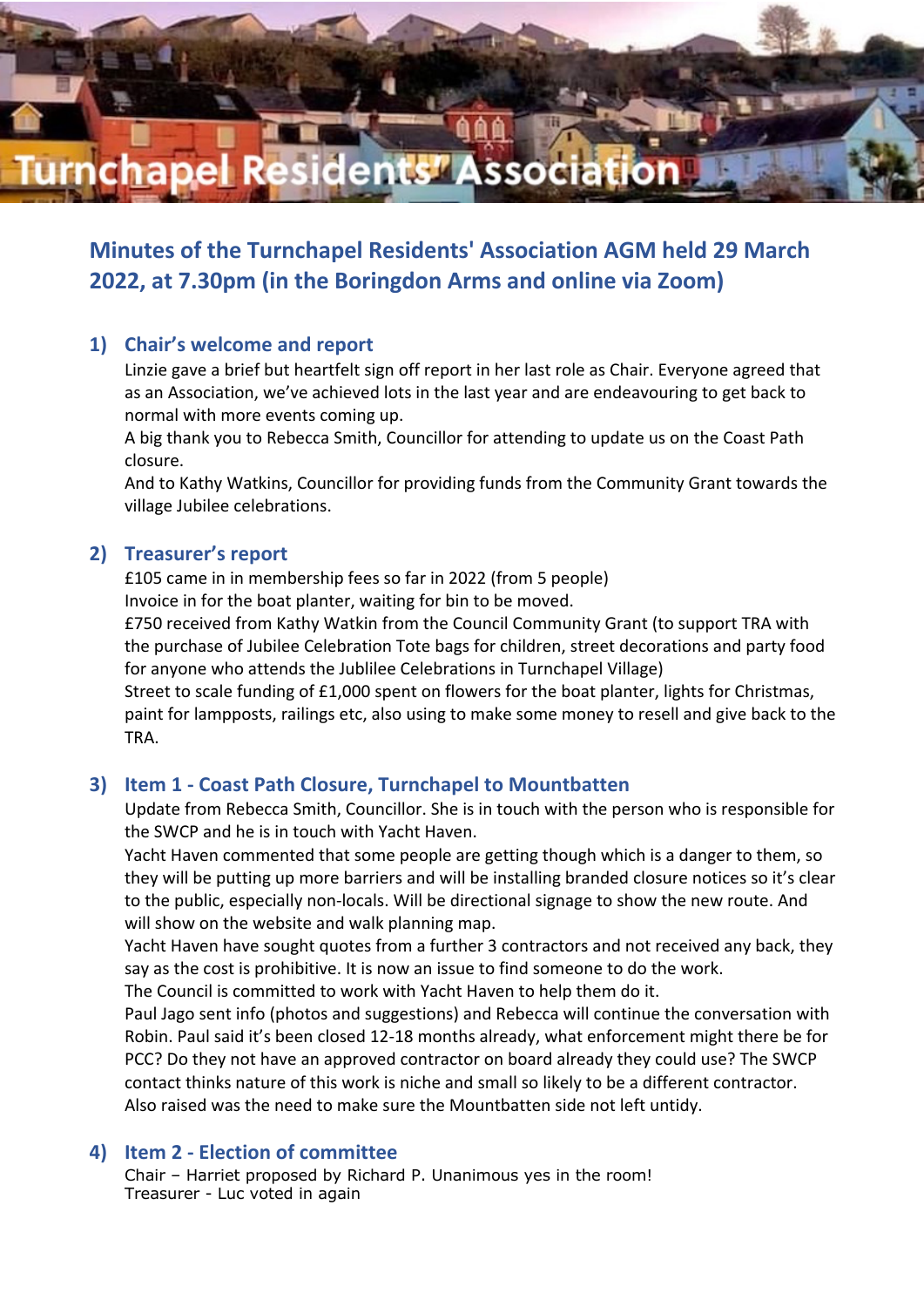Secretary - Claire voted in again New Committee Members – Dave, Toni

### **5) Item 3 - Membership**

Mention of suggested donation of £5 for 2022 and request for Luc to post bank info on Facebook. Here are the details: Turnchapel Residents' Association (Business) (Lloyds Bank) Short code: 30 96 26 Account Number: 34640660 Thank you!

# **6) Item 4 - Village Spring Clean Sunday 24 April**

Meet in the square 10am. Claire to organise litter pick kit collection Tip run – Dave offered. And Phil and Anthony! We'll do tea and cakes. OK to borrow Island Trust's tea urn. Cake contest – most rubbish looking cake!

## **7) Item 5 - Boat planter - Community Grant**

To clarify, TRA did not request the council to clear the full hedgerow next to the boat planter. The council have been involved in clearing the end area, quoted and did the work. Glendenning provided soil and stones - and some extra thank you!! Bin is due to be moved and has been chased.

Need to maintain and water. Lots seasonal plants – welcome input on how to keep it going. Toni mentioned the planting was bought from street to scale money #loveturnchapel. Timing had gone for spring bulbs, from Sept/Oct to Jan so needed to get some seasonal plants in. Also Cordelines, mix of grasses so coastal and will keep colour all year. Pernennial hyacinths. Agapanthus nice and tall, sympathetic structure. Jul-Sept other shorter bulbs too. Instant colour – primula.

Other ideas – Sweet Williams, round the base – alpines?

2 feet below the boulders for us plant out AND MAINTAIN. Issue of watering the plants was discussed as only low level of soil added by the council.

? How to maintain the top garden area and boat?

Toni offered to be in charge of feeding.

Polly will have water butt by shed for people to use. Need fittings – from Plant Galore/Otter Banner to go on it and solar lights.

## **8) Item 6 - EV charging update**

Claire gave an update. She had put a question to PCC re the number of charging points and lack of consultation.

Reply from Paul Elliott, Low Carbon City Manager, Strategic Planning and Infrastructure, Plymouth City Council My Ref CF-Case—394848397.

1) The removal of existing parking spaces from the car park.

Overall in relation to your first ground of complaint I conclude that this should not upheld as there are no plans to make the bays with charge points electric vehicle only, meaning they will still be available for use by non-electric vehicles. As you rightly point out, any intention to make these parking bays electric vehicle only would require the Council to undertake a full